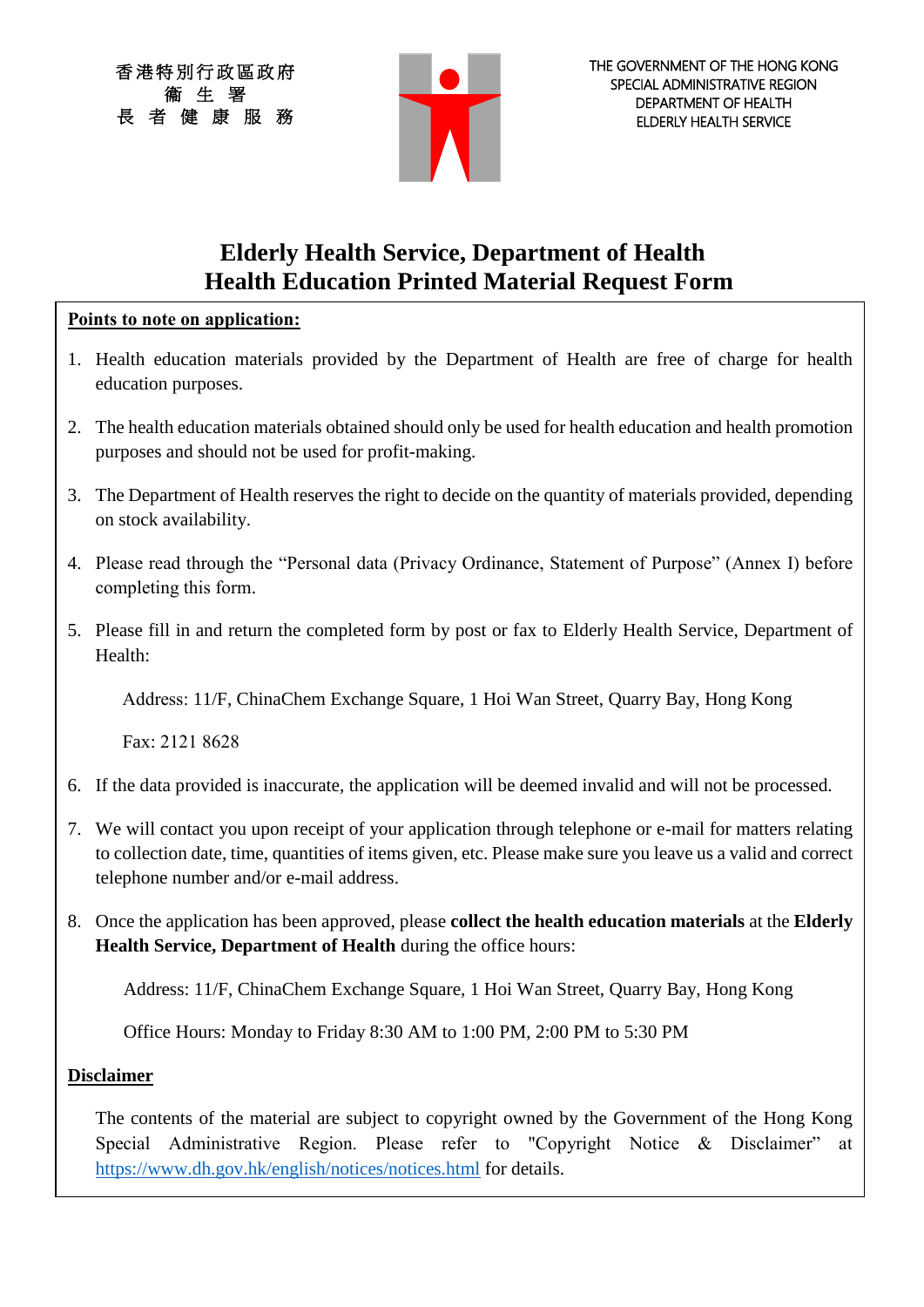# **Applicants Details**

(Provide all information in BLOCK letters)

| Name of Applicant:                       |  |
|------------------------------------------|--|
| Name of Organisation<br>(if applicable): |  |
| E-mail Address<br>(if applicable):       |  |
| Day time contact<br>phone number:        |  |
| Purpose: (must fill):                    |  |

Date:

Put a  $\checkmark$  and mark the quantity of printed health education materials required in the box as appropriate:

| <b>Name of Material</b>                                               | <b>Type</b> | Language  | $\checkmark$ | Quantity |  |  |  |  |
|-----------------------------------------------------------------------|-------------|-----------|--------------|----------|--|--|--|--|
| <b>Pamphlets</b>                                                      |             |           |              |          |  |  |  |  |
| <b>Our Services</b>                                                   |             |           |              |          |  |  |  |  |
| <b>Elderly Health Centre</b>                                          | Pamphlet    | Chinese   |              |          |  |  |  |  |
| <b>Elderly Health Centre</b>                                          | Pamphlet    | English   |              |          |  |  |  |  |
| <b>Health Problems</b>                                                |             |           |              |          |  |  |  |  |
| Knee Joint Protection Techniques                                      | Pamphlet    | Chinese   |              |          |  |  |  |  |
| Knee Joint Protection Techniques                                      | Pamphlet    | English   |              |          |  |  |  |  |
| Varicose Vein - Exercise and Care                                     | Pamphlet    | Chinese   |              |          |  |  |  |  |
| Varicose Vein - Exercise and Care                                     | Pamphlet    | English   |              |          |  |  |  |  |
| <b>Mental Health</b>                                                  |             |           |              |          |  |  |  |  |
| Coping with Grief                                                     | Pamphlet    | Chinese   |              |          |  |  |  |  |
| Coping with Grief                                                     | Pamphlet    | English   |              |          |  |  |  |  |
| <b>Understanding Dementia</b>                                         | Pamphlet    | Bilingual |              |          |  |  |  |  |
| <b>Understanding Stress</b>                                           | Pamphlet    | Bilingual |              |          |  |  |  |  |
| <b>Nutrition</b>                                                      |             |           |              |          |  |  |  |  |
| Common Eating Problems Among Elders -<br><b>Causes and Management</b> | Pamphlet    | Chinese   |              |          |  |  |  |  |
| Common Eating Problems Among Elders -<br><b>Causes and Management</b> | Pamphlet    | English   |              |          |  |  |  |  |
| Diet Recommendations for Heart Health                                 | Pamphlet    | Chinese   |              |          |  |  |  |  |
| Diet Recommendations for Heart Health                                 | Pamphlet    | English   |              |          |  |  |  |  |
| Guidelines<br>for<br>Dietary<br>Patients<br>with<br>Diabetes Mellitus | Pamphlet    | Chinese   |              |          |  |  |  |  |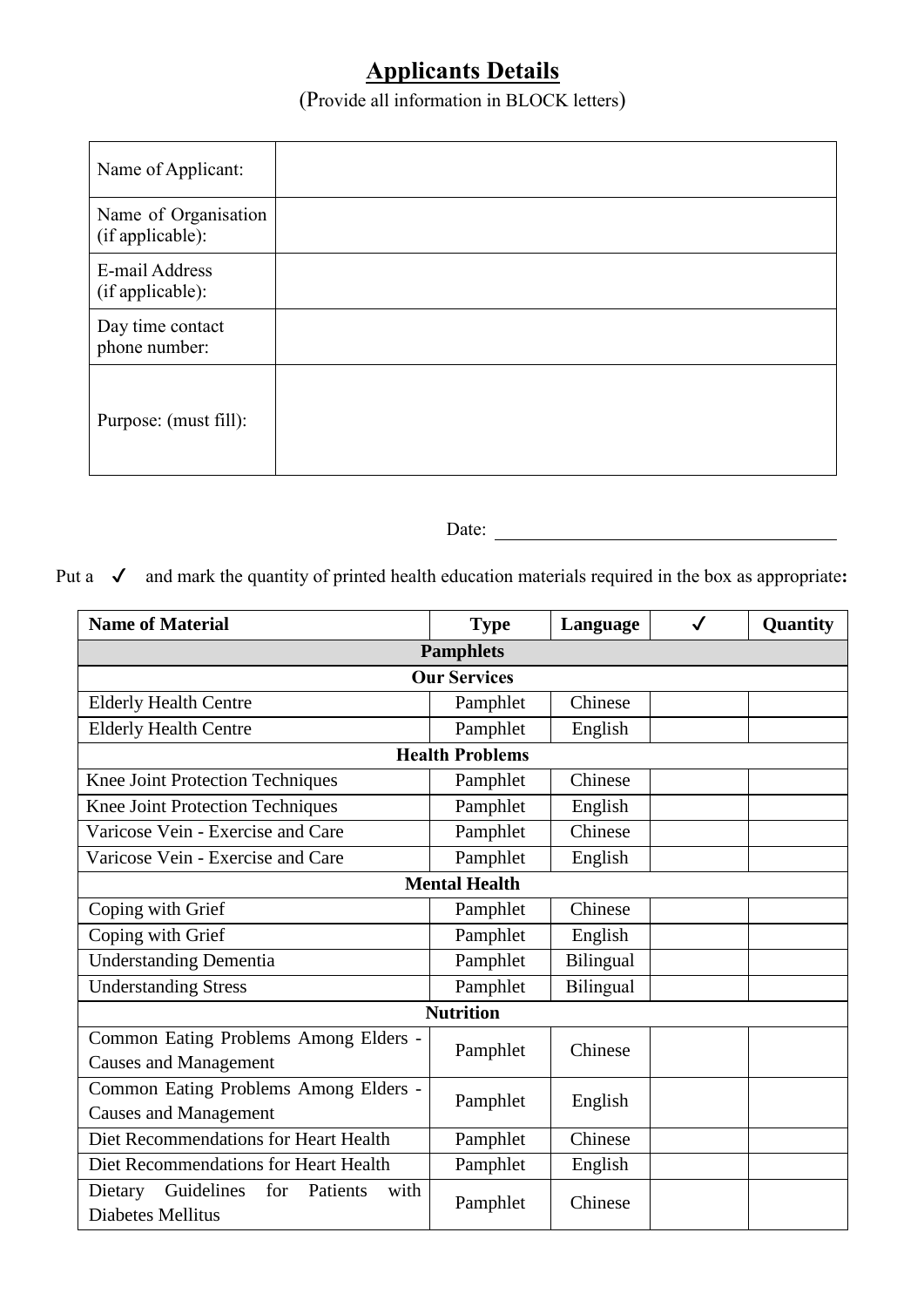| Dietary Guidelines<br>for Patients<br>with<br>Diabetes Mellitus    | Pamphlet              | English   |  |  |  |  |  |
|--------------------------------------------------------------------|-----------------------|-----------|--|--|--|--|--|
| Dietary Principles for Gout                                        | Pamphlet              | Chinese   |  |  |  |  |  |
| Dietary Principles for Gout                                        | Pamphlet              | English   |  |  |  |  |  |
| <b>Healthy Dishes for Four Seasons</b>                             | Pamphlet              | Chinese   |  |  |  |  |  |
| <b>Healthy Dishes for Four Seasons</b>                             | Pamphlet              | English   |  |  |  |  |  |
| <b>Healthy Eating for Seniors</b>                                  | Pamphlet              | Chinese   |  |  |  |  |  |
| <b>Healthy Eating for Seniors</b>                                  | Pamphlet              | English   |  |  |  |  |  |
| <b>Healthy Snacks for Elders</b>                                   | Pamphlet              | Chinese   |  |  |  |  |  |
| <b>Healthy Snacks for Elders</b>                                   | Pamphlet              | English   |  |  |  |  |  |
| Low Sodium (Salt Diet)                                             | Pamphlet              | Chinese   |  |  |  |  |  |
| Low Sodium (Salt Diet)                                             | Pamphlet              | English   |  |  |  |  |  |
| <b>Shopping Smart for Better Food Choices</b>                      | Pamphlet              | Chinese   |  |  |  |  |  |
| <b>Shopping Smart for Better Food Choices</b>                      | Pamphlet              | English   |  |  |  |  |  |
| <b>Physical Activity</b>                                           |                       |           |  |  |  |  |  |
| "Stay Active at Home"                                              | Pamphlet              | Bilingual |  |  |  |  |  |
|                                                                    | <b>Self-Care Tips</b> |           |  |  |  |  |  |
| Devices for Daily Living<br>Assistive<br>Dressing                  | Pamphlet              | Chinese   |  |  |  |  |  |
| Devices<br>Assistive<br>Daily<br>for<br>Living<br>Dressing         | Pamphlet              | English   |  |  |  |  |  |
| <b>Assistive Devices for Daily Living - Feeding</b>                | Pamphlet              | Chinese   |  |  |  |  |  |
| <b>Assistive Devices for Daily Living - Feeding</b>                | Pamphlet              | English   |  |  |  |  |  |
| Assistive Devices for Daily Living - Home<br>Living                | Pamphlet              | Chinese   |  |  |  |  |  |
| Assistive Devices for Daily Living - Home<br>Living                | Pamphlet              | English   |  |  |  |  |  |
| Assistive Devices for Daily Living - Transfer<br>and Safety        | Pamphlet              | Chinese   |  |  |  |  |  |
| <b>Assistive Devices for Daily Living - Transfer</b><br>and Safety | Pamphlet              | English   |  |  |  |  |  |
| <b>Posters</b>                                                     |                       |           |  |  |  |  |  |
| Keep Floors Dry to Prevent Falls in Elderly                        | Poster                | Bilingual |  |  |  |  |  |
| What You Need to Know When You Visit<br><b>Elderly Homes</b>       | Poster                | Bilingual |  |  |  |  |  |